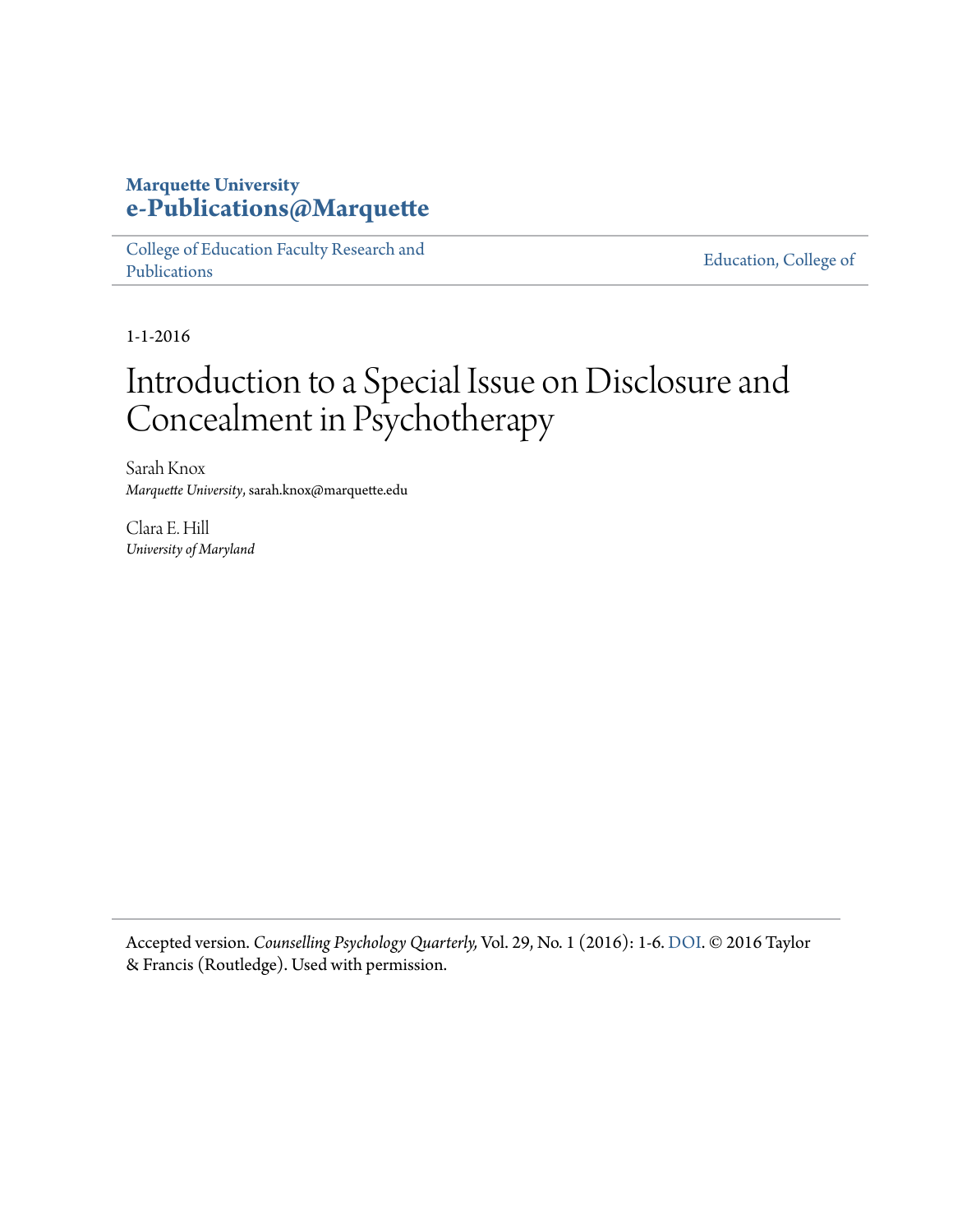# Introduction to a Special Issue on Disclosure and Concealment in Psychotherapy

Sarah Knox Marquette University Clara E. Hill University of Maryland

Given that questions related to disclosure have long held the interest of both clinicians and researchers, we are excited to present this special issue of *Counselling* Psychology Quarterly focusing on disclosure and concealment in psychotherapy. All forms of human communication involve some degree of disclosure, whether through verbal or non-verbal means. Most of us are quite careful about both the content and quantity of what we share with others. One factor that affects decisions about disclosure is the type of relationship. Friendships typically include an approximately equal amount of disclosure from both members, whereas in other relationships (e.g. parent–child, boss–employee), disclosure patterns may be less equal.

Psychotherapy is one such relationship where participants likely do not disclose equally. Clients are expected to reveal themselves as much as possible so that therapists can help them, although the depth of such disclosures may gradually evolve as clients begin to feel safe with their therapists. In contrast, given that the purpose of psychotherapy is to help the client, therapist self-disclosure (TSD) is usually much more limited and ideally used only to help the client rather than meet therapists' needs. Because psychotherapy is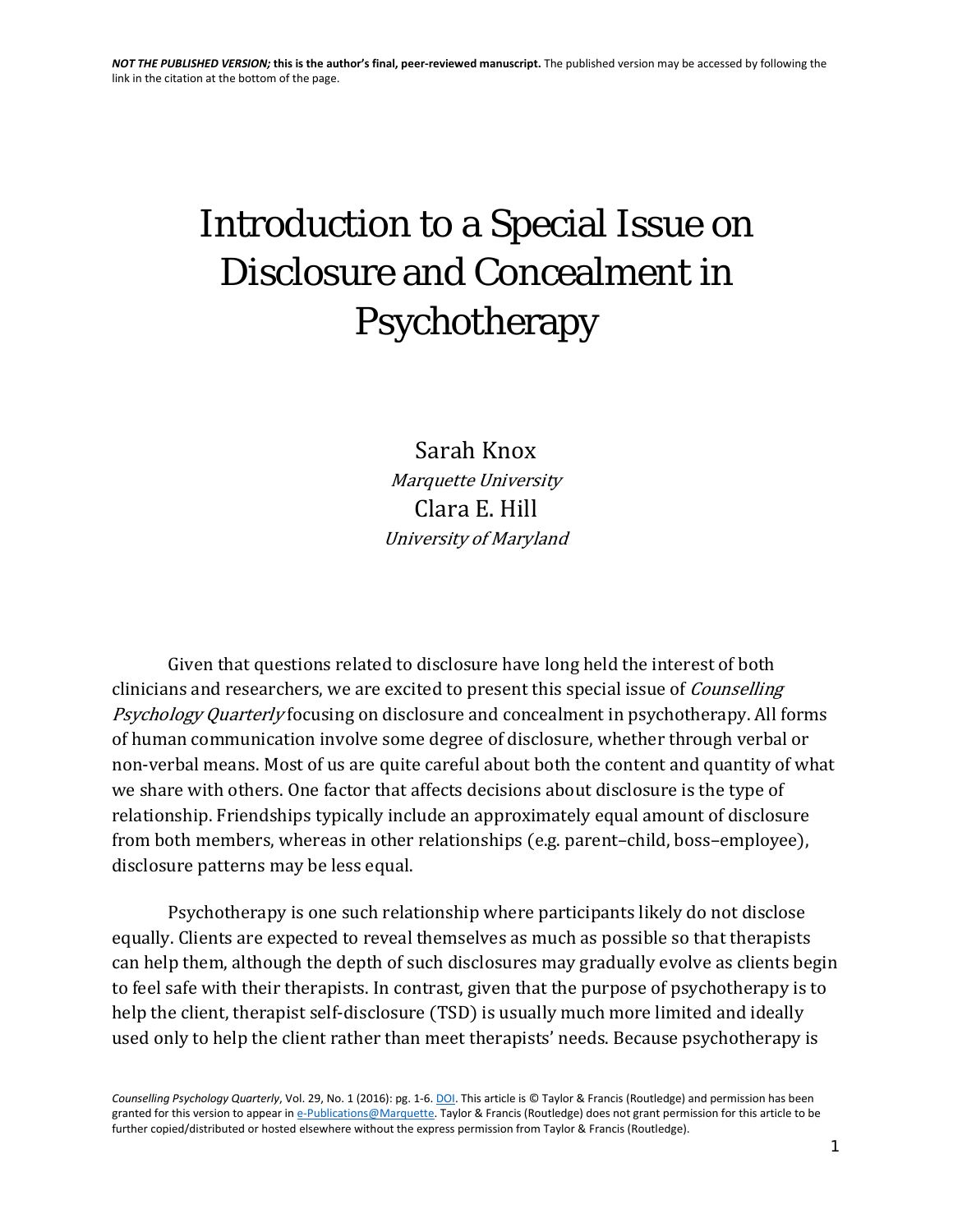on the one hand much like a friendship, given the level of intimacy and sharing (Schofield, [1986\)](http://www.tandfonline.com/doi/full/10.1080/09515070.2015.1095156), yet on the other hand a professional relationship focused on the client, it offers a rich opportunity for examining the disclosure process.

We can consider disclosure to exist on a continuum. At one extreme, nothing is withheld and the person is completely open with all conscious thoughts and feelings. At the other extreme, a person does not disclose at all and in fact, might be actively concealing or lying. Few people live at the extremes, as it is almost impossible either to share or withhold all thoughts and feelings. In addition, it is important to recognize that disclosure is a state rather than a trait, such that although one may be generally open, that same person might not disclose in a particular given situation.

For this special section, then, we focus on several aspects of this disclosure continuum. First, we focus on TSD. Next, we focus on client disclosure and concealment. We refer readers to prior reviews of the literature to gain more perspective on past research in this area (Henretty, Berman, Currier, & Levitt, [2014;](http://www.tandfonline.com/doi/full/10.1080/09515070.2015.1095156) Henretty & Levitt[, 2010;](http://www.tandfonline.com/doi/full/10.1080/09515070.2015.1095156) Knox & Hill, [2003\)](http://www.tandfonline.com/doi/full/10.1080/09515070.2015.1095156).

## Therapist disclosure

TSD, or verbal statements that reveal something personal about the therapist (Hill & Knox, [2002\)](http://www.tandfonline.com/doi/full/10.1080/09515070.2015.1095156), is often controversial. Among the most seldom used of all interventions, it nevertheless can powerfully … and positively … affect clients (Hill et al., [1988\)](http://www.tandfonline.com/doi/full/10.1080/09515070.2015.1095156). Many therapists, however, are trained not to disclose to clients, or to do so quite sparingly. And when they do disclose, such revelations are often accompanied by anxiety regarding the appropriateness of the intervention (Knox & Hill, [2003\)](http://www.tandfonline.com/doi/full/10.1080/09515070.2015.1095156).

The varied therapy theories and traditions reflect divergent views regarding TSD. Therapists following traditional psychoanalytic or psychodynamic approaches are often trained to be neutral, anonymous, and nonself-disclosing with clients, in the belief that such abstinence fosters the uncovering, interpreting, and ultimate resolution of clients' transference. Those of this tradition, in fact, suggest an inverse relationship between the client's knowledge of the therapist's personal life, thoughts, and feelings, and the client's ability to develop transference to the therapist (Freud,  $1912$ ): the more a client knows about the therapist, the potentially more tainted the client's transference.

More recently, psychoanalytic/psychodynamic approaches have embraced a greater openness to TSD. Acknowledging that neutrality is impossible (Bernstein, [1999\)](http://www.tandfonline.com/doi/full/10.1080/09515070.2015.1095156), many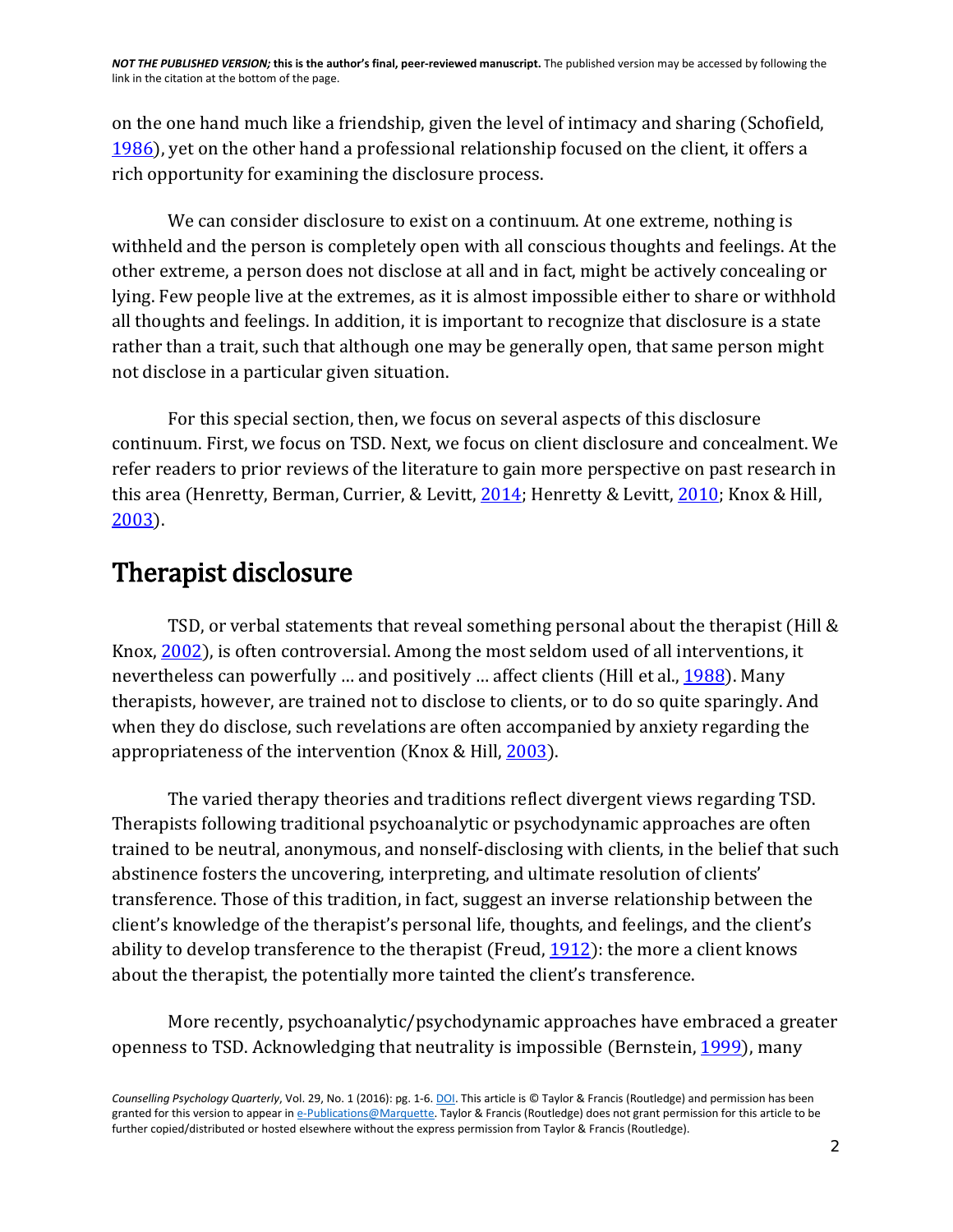have asserted that via TSD, clients may experience the therapist's emotion, a revelation that actually makes analysis possible (Billow, [2000\)](http://www.tandfonline.com/doi/full/10.1080/09515070.2015.1095156). Thus, the debate has shifted away from warnings against the use of any TSD, and instead to discussion of what therapist thoughts and feelings may be helpfully shared (Bernstein[, 1999\)](http://www.tandfonline.com/doi/full/10.1080/09515070.2015.1095156), thereby enabling the therapist to become a real human being to clients. Disclosing about their lives outside of therapy has also been more openly embraced, in the acknowledgment that TSD is both inevitable and essential to the therapy process (Bridges, [2001\)](http://www.tandfonline.com/doi/full/10.1080/09515070.2015.1095156).

Therapists following a humanistic orientation assert that TSD demonstrates therapist genuineness and openness (Robitschek & Mccarthy, [1991\)](http://www.tandfonline.com/doi/full/10.1080/09515070.2015.1095156), and also demystifies the therapy process (Kaslow, Cooper, & Linsenberg, [1979\)](http://www.tandfonline.com/doi/full/10.1080/09515070.2015.1095156). From this perspective, therapist authenticity is, in fact, essential to facilitating client openness and trust, and may also normalize their struggles, render therapists more humane, enable therapists to function as role models, and equalize power in therapy (Jourard, [1971\)](http://www.tandfonline.com/doi/full/10.1080/09515070.2015.1095156).

Although not explicitly discussed as often in this tradition, proponents of behavioral/cognitive/cognitive-behavioral approaches also affirm that TSD may strengthen the therapy bond and foster client change. By challenging clients' assumptions and automatic thoughts about themselves and others, TSD may provide clients with feedback regarding how they affect others, may demonstrate more effective coping techniques (Goldfried, Burckell, & Eubanks-Carter, [2001\)](http://www.tandfonline.com/doi/full/10.1080/09515070.2015.1095156), and may serve as a vehicle to model client disclosure.

Similarly, followers of feminist theories support the appropriate use of TSD (Mahalik, Van Ormer, & Simi, [2000\)](http://www.tandfonline.com/doi/full/10.1080/09515070.2015.1095156), for the intervention equalizes power, fosters client growth, nurtures a sense of solidarity between therapist and client, reduces client shame, and recognizes the role of the real relationship between client and therapist. Disclosures regarding therapist credentials and values also enable clients to make informed decisions regarding their treatment provider.

Finally, therapists who espouse a multicultural orientation likewise support TSD, especially for clients from diverse sociocultural backgrounds or non-traditional lifestyles (Goldstein, [1994;](http://www.tandfonline.com/doi/full/10.1080/09515070.2015.1095156) Jenkins, [1990;](http://www.tandfonline.com/doi/full/10.1080/09515070.2015.1095156) Sue & Sue, [1999\)](http://www.tandfonline.com/doi/full/10.1080/09515070.2015.1095156). Because therapy often exists within a biased historical or social context (Jenkins, [1990\)](http://www.tandfonline.com/doi/full/10.1080/09515070.2015.1095156), those who work with culturally different clients may well need to use TSD to demonstrate their trustworthiness (Sue & Sue, [1999\)](http://www.tandfonline.com/doi/full/10.1080/09515070.2015.1095156).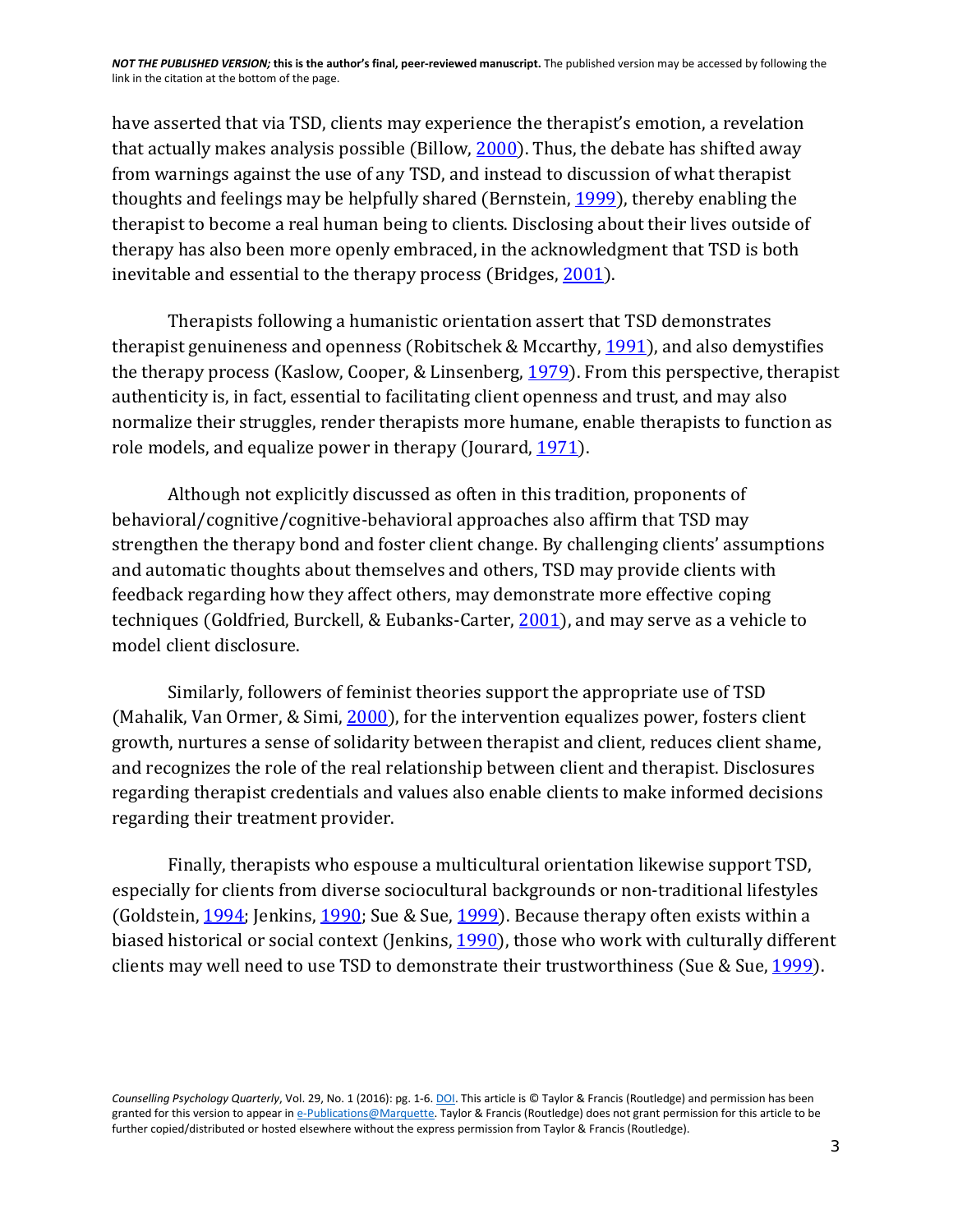In sum, justification for TSD can be found in each of the major theoretical approaches, albeit for different intentions. Most, however, remain cautious about the intervention's use, and suggest that therapists disclose infrequently.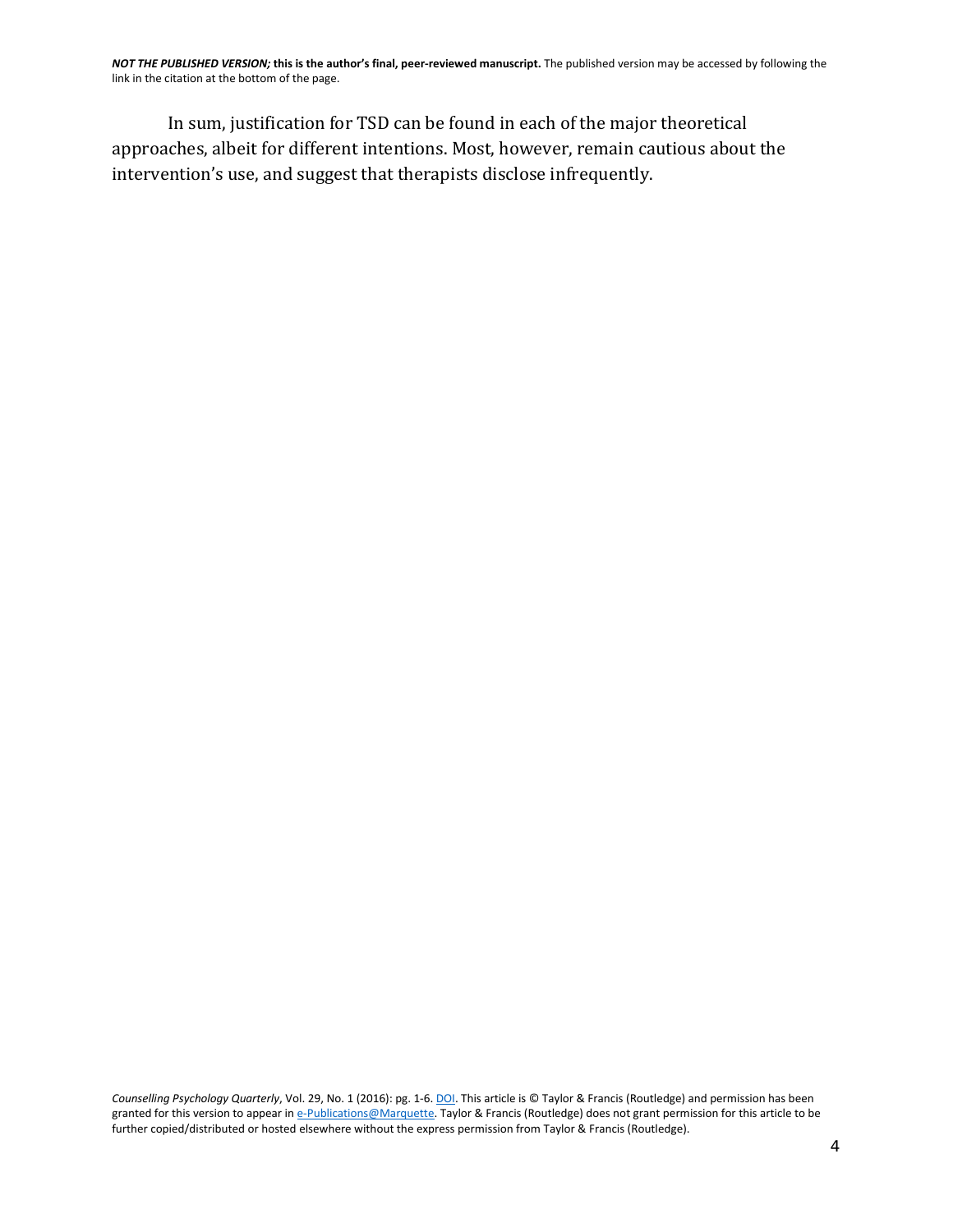#### Client disclosure … or lack thereof

The therapy endeavor relies on clients disclosing their concerns, for clients' revelations of their thoughts and feelings are indeed the essential source material with which therapists work (Stiles, [1995\)](http://www.tandfonline.com/doi/full/10.1080/09515070.2015.1095156). Despite the importance of such disclosures, however, clients sometimes struggle to share the very difficulties that bring them to therapy: they may conceal or distort information, whether by keeping it secret (Kelly, [1998\)](http://www.tandfonline.com/doi/full/10.1080/09515070.2015.1095156), hiding their reactions to therapy interventions (Hill, Thompson, Cogar, & Denman, [1993\)](http://www.tandfonline.com/doi/full/10.1080/09515070.2015.1095156), downplaying certain concerns (Farber & Sohn, [2007\)](http://www.tandfonline.com/doi/full/10.1080/09515070.2015.1095156), or even lying to therapists (Gediman & Lieberman, [1996\)](http://www.tandfonline.com/doi/full/10.1080/09515070.2015.1095156). Although it is undoubtedly impossible for clients to disclose every detail of their lives, extant research suggests that 20–46% of clients keep secrets from their therapists (Hill et al., [1993;](http://www.tandfonline.com/doi/full/10.1080/09515070.2015.1095156) Kelly, [1998;](http://www.tandfonline.com/doi/full/10.1080/09515070.2015.1095156) Pope & Tabachnick, [1994\)](http://www.tandfonline.com/doi/full/10.1080/09515070.2015.1095156). A more encompassing definition of client dishonesty (altering facts, minimizing or exaggerating, omitting, dissembling) may well find that all clients engage in such behaviors at some point in time. They may do so for a range of reasons: to be polite, to keep a psychologically safe distance, to mislead, to retreat from reality, to reduce shame, to avoid overwhelming emotion, or to escape responsibilities (Gediman & Lieberman[, 1996;](http://www.tandfonline.com/doi/full/10.1080/09515070.2015.1095156) Hill et al., [1993;](http://www.tandfonline.com/doi/full/10.1080/09515070.2015.1095156) Newman & Strauss[, 2003\)](http://www.tandfonline.com/doi/full/10.1080/09515070.2015.1095156). With regard to topics, clients typically keep secrets or lie about sex, relationships, failures, feelings about the therapist, abuse history, substance abuse, and symptom severity (Hill et al.[, 1993;](http://www.tandfonline.com/doi/full/10.1080/09515070.2015.1095156) Martin, [2006;](http://www.tandfonline.com/doi/full/10.1080/09515070.2015.1095156) Pope & Tabachnick[, 1994\)](http://www.tandfonline.com/doi/full/10.1080/09515070.2015.1095156).

Clinicians may be better served, then, not by asking who lies in therapy, but rather by asking about what topics do clients lie, and why. The implications of such dishonesty for the therapy itself are profound, for if therapists do not have access to the "truth" of clients' concerns, their ability to help may be compromised. Blanchard and Farber note, however, that the empirical research regarding the assumption that client honesty and disclosure are fundamental to good therapy outcomes is inconclusive (Blanchard & Farber, [2015\)](http://www.tandfonline.com/doi/full/10.1080/09515070.2015.1095156).

#### The papers in this special issue

We are pleased to present five papers in this special issue about the topic of disclosure or concealment in therapy, whether from the therapist or client perspective. We hope that readers find these articles provocative, both empirically and clinically, and also hope that they prove helpful when working with clients.

Both Levitt et al. [\(2015\)](http://www.tandfonline.com/doi/full/10.1080/09515070.2015.1095156) and Pinto-Coelho, Hill, and Kivlighan [\(2015\)](http://www.tandfonline.com/doi/full/10.1080/09515070.2015.1095156) examined TSD in actual therapy, a welcome approach in itself, for much of the existing findings in this area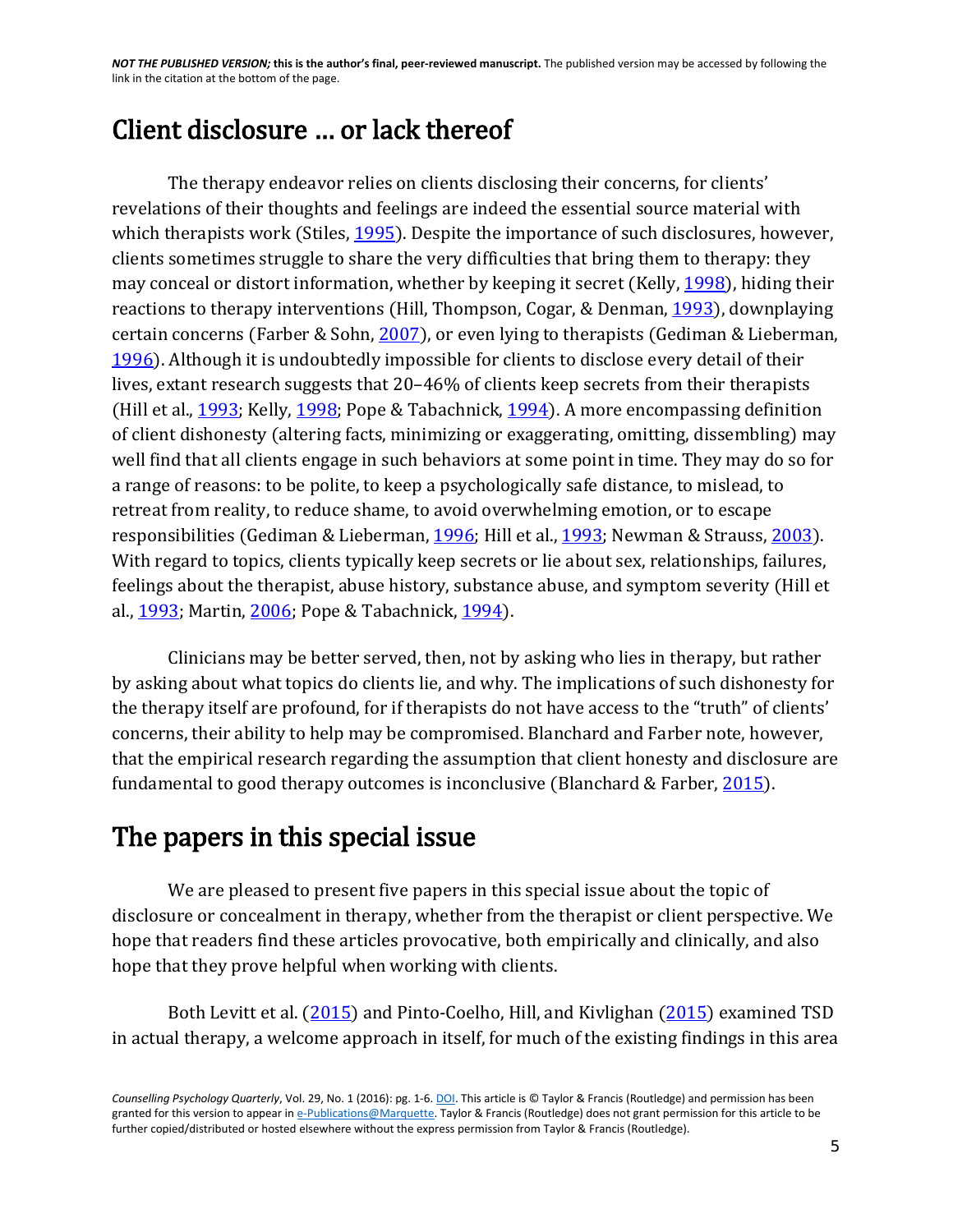rely on analog studies. Levitt et al. found that the overall frequency of TSD was not related to outcome or alliance, but that certain types of TSDs (those that humanize therapists, show similarities between therapist and client, or are deemed neutral) were linked with reduced client symptoms and better functioning post-session. Pinto-Coelho et al. [\(2015\)](http://www.tandfonline.com/doi/full/10.1080/09515070.2015.1095156) found that TSD was used infrequently (as has been reported in earlier research), was usually initiated by therapists, most often included the disclosure of facts, and was positively related to client-rated working alliance. TSDs of feelings or insight were judged to be more intimate and higher in quality than TSDs of facts. These researchers also noted that different forms of TSD were experienced differently by clients: feelings TSDs were positively linked with client-rated real relationship, whereas factual TSDs were negatively related to the working alliance and the real relationship.

Baumann and Hill [\(2015\)](http://www.tandfonline.com/doi/full/10.1080/09515070.2015.1095156), Farber and Nitzburg [\(2015\)](http://www.tandfonline.com/doi/full/10.1080/09515070.2015.1095156), and Blanchard and Farber [\(2015\)](http://www.tandfonline.com/doi/full/10.1080/09515070.2015.1095156) all investigated the client side of disclosure and concealment. Baumann and Hill examined why clients conceal or disclose secrets, and how that concealment/disclosure relates to the therapy process and outcome. They found that most clients had revealed a secret to their therapist, but approximately one-half continued to conceal a secret. Most concealed secrets involved sexual content and were not shared because of embarrassment or shame; concealment was negatively related to the real relationship. The content of disclosed secrets usually involved relationships, and clients shared these secrets because they felt they could trust their therapist and because they felt they would benefit from revealing the information. Once the secrets were disclosed, clients initially felt both positive and negative emotions, but over time reported more positive and less negative emotions about disclosing. Farber and Nitzburg [\(2015\)](http://www.tandfonline.com/doi/full/10.1080/09515070.2015.1095156) explored disclosures by young adults in therapy and on Facebook, a fascinating examination of how social media may interact with therapy. They found that participants disclosed significantly less information on Facebook than in therapy, but intriguingly, that disclosures on Facebook were associated with more positive emotions post-disclosure, whereas disclosures in therapy were associated with more negative emotions post-session. Finally, Blanchard and Farber [\(2015\)](http://www.tandfonline.com/doi/full/10.1080/09515070.2015.1095156) investigated the nature, motivation, and extent of client dishonesty specifically related to therapy and the therapy relationship. They found that the vast majority of clients reported having lied to their therapist, and almost three-quarters of clients reported lying about at least one therapy-related topic, often because they wanted to be polite or avoid upsetting the therapist.

In sum, these five studies greatly advance our knowledge of the disclosure process. We applaud the authors for conducting painstaking, intensive studies of this phenomenon. We also note the dramatic change in research on disclosure over the years. Whereas prior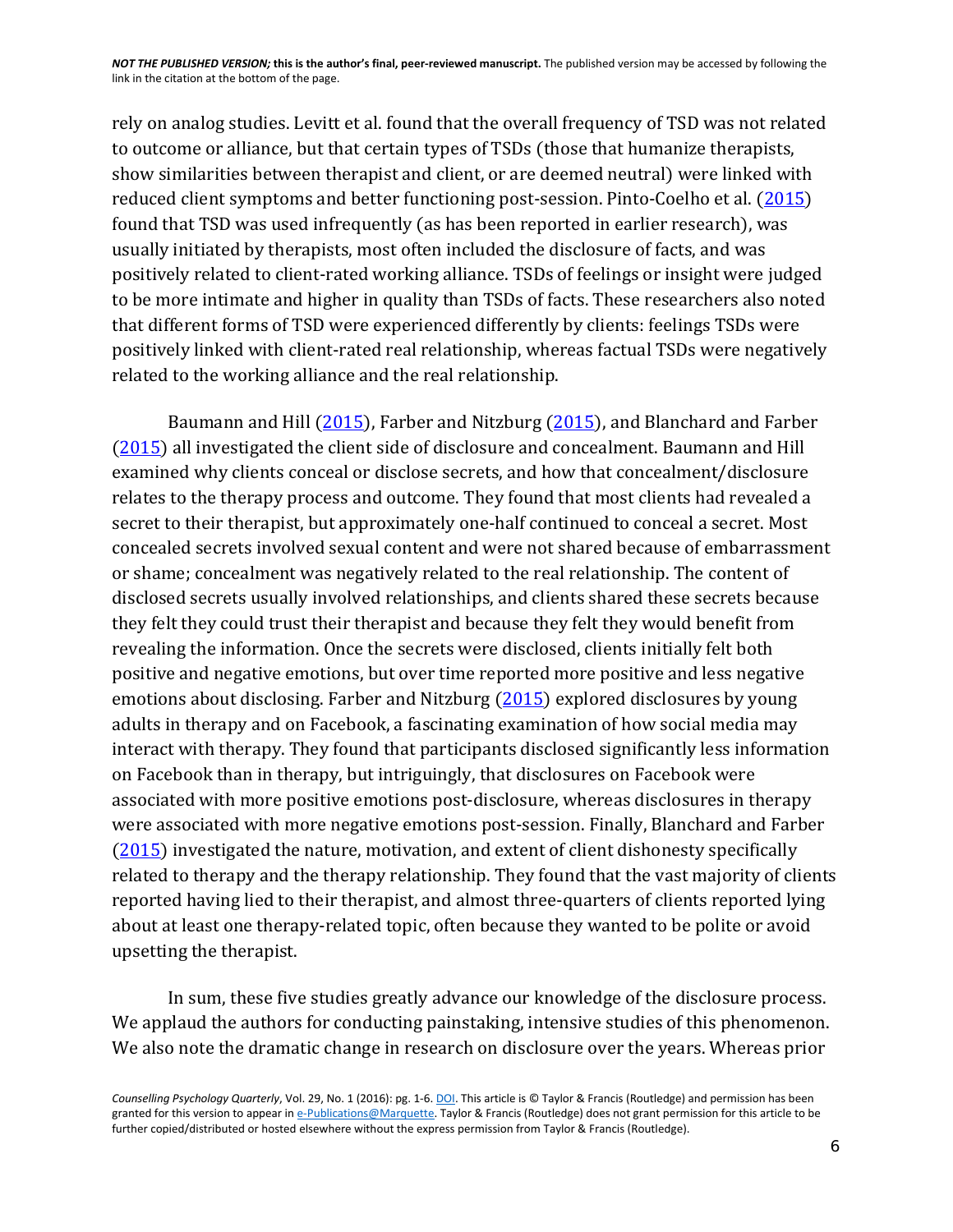research was often analog in design, more current research uses more naturalistic methods involving real clients, real therapists, and real therapy. Similarly, the research has become more nuanced and clinically relevant. These are all important developments that enhance our understanding of this vital component of therapy.

## What next?

So, based on these articles, where are we to go from here? We urge researchers to continue to use more naturalistic designs. We need to understand these phenomena from the perspective of actual clients, therapists, and therapy. We also need to examine disclosures at a more micro level: many different types of disclosures have been described, and each may be experienced quite differently by therapists and clients. Such closer examination will enable us to better understand, for instance, when and how to use TSD for best effect. Additionally, is there a particular process for disclosure, whether therapist or client, and how does that process unfold across the course of therapy? How might therapists and clients assess the safety of each other for such revelations? And what about therapist concealment and lying? A study examining the potential parallels with client concealment and lying would be fascinating. These are but a few fertile areas awaiting further study. We hope that others will indeed continue to explore this important area of research.

# References

- Baumann, E. C., & Hill, C. E. (2015). Client concealment and disclosure of secrets in outpatient psychotherapy. Counselling Psychology Quarterly, <sup>29</sup>, 53–75. doi:10.1080/09515070.2015.1023698
- Bernstein, J. W. (1999). The politics of self-disclosure. Psychoanalytic Review, 86, 595-605.
- Billow, R. M. (2000). Self-disclosure and psychoanalytic meaning: A psychoanalytic fable. Psychoanalytic Review, <sup>87</sup>, 61–79.
- Blanchard, M., & Farber, B. A. (2015). Lying in psychotherapy: Why and what clients don't tell their therapist about therapy. Counselling Psychology Quarterly, 29, 90-112. doi:10.1080/09515070.2015.1085365
- Bridges, N. A. (2001). Therapist's self-disclosure: Expanding the comfort zone. Psychotherapy: Theory, Research, Practice, Training, <sup>38</sup>, 21–30.10.1037/0033-3204.38.1.21
- Farber, B. A., & Nitzburg, G. C. (2015). Young adult self-disclosures in psychotherapy and on Facebook. Counselling Psychology Quarterly, <sup>29</sup>, 76–89. doi:10.1080/09515070.2015.1078286
- Farber, B. A., & Sohn, A. E. (2007). Patterns of self-disclosure in psychotherapy and marriage. Psychotherapy: Theory, Research, Practice, Training, <sup>44</sup>, 226–231.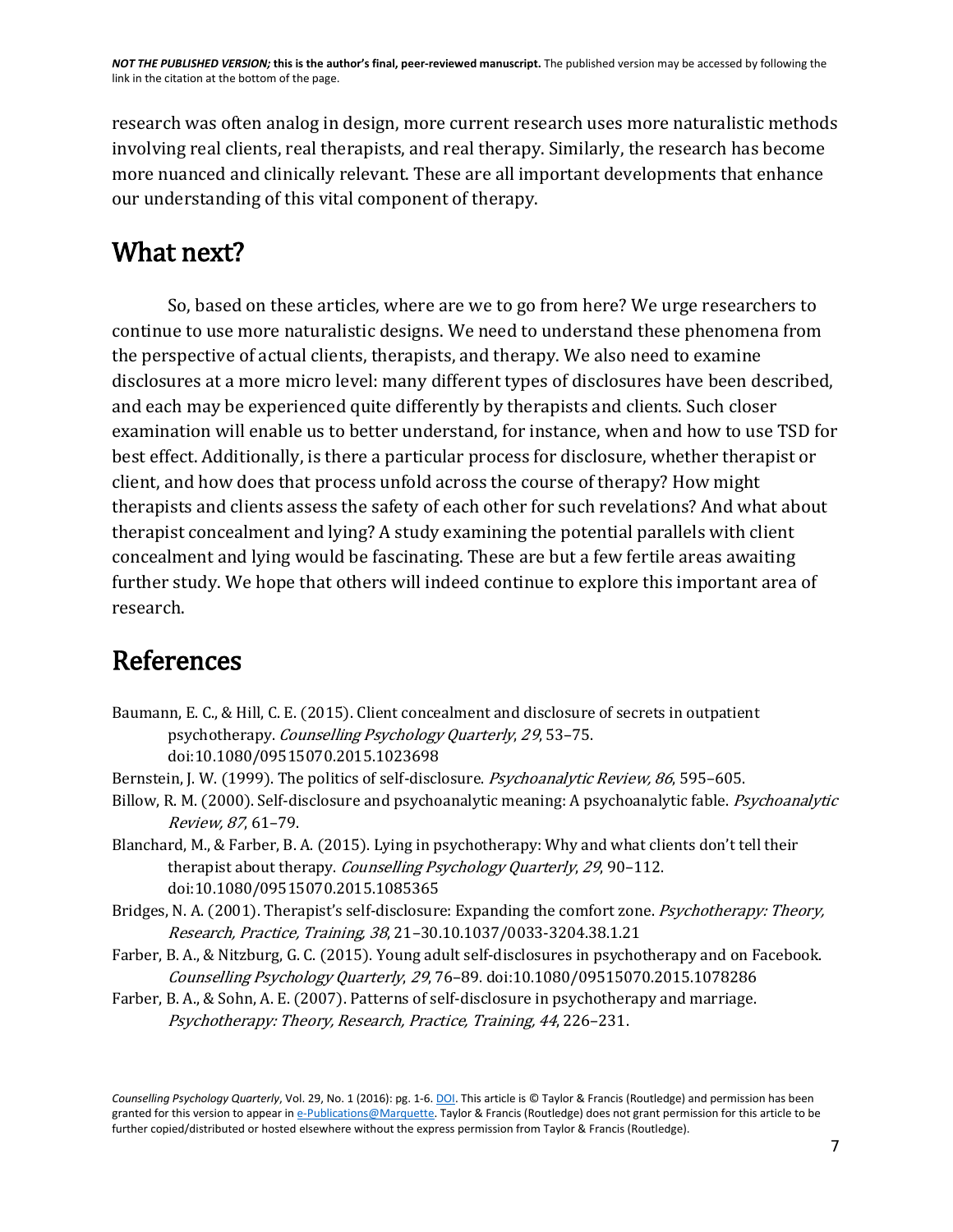- Freud, S. (1912). The dynamics of the transference (Standard ed.) (Vol. 12, pp. 97-109). London: Hogarth Press.
- Gediman, H. K., & Lieberman, J. S. (1996). The many faces of deceit: Omissions, lies, and disguise in psychotherapy. Lanham, MD: Jason Aronson.
- Goldfried, M. R., Burckell, L. A., & Eubanks-Carter, C. (2001). Therapist self-disclosure in cognitivebehavior therapy. Journal of Clinical Psychology/In Session, <sup>59</sup>, 555–568.
- Goldstein, E. G. (1994). Self-disclosure in treatment: What therapists do and don't talk about. Clinical Social Work Journal, <sup>22</sup>, 417–433.10.1007/BF02190331
- Henretty, J. R., Berman, J. S., Currier, J., & Levitt, H. M. (2014). The impact of counselor self-disclosure on clients: A meta-analytic review of experimental and quasi-experimental research. Journal of Counseling Psychology, <sup>61</sup>, 191–207. doi:10.1037/a0036189
- Henretty, J., & Levitt, H. M. (2010). The role of therapist self-disclosure in psychotherapy: A qualitative review. Clinical Psychology Review, <sup>30</sup>, 63–77. doi:10.1016/j.cpr.2009.09.004
- Hill, C. E., Helms, J. E., Tichenor, V., Spiegel, S. B., O'Grady, K. E., & Perry, E. S. (1988). Effects of therapist response modes in brief psychotherapy. Journal of Counseling Psychology, <sup>35</sup>, 222– 233.10.1037/0022-0167.35.3.222
- Hill, C. E., & Knox, S. (2002). Self-disclosure. In J. C. Norcross (Ed.), Psychotherapy relationships that work (pp. 249-259). New York, NY: Oxford University Press.
- Hill, C. E., Thompson, B. J., Cogar, M. C., & Denman, D. W. (1993). Beneath the surface of long-term therapy: Therapist and client report of their own and each other's covert processes. *Journal of* Counseling Psychology, <sup>40</sup>, 278–287.10.1037/0022-0167.40.3.278
- Jenkins, A. H. (1990). Self-disclosure and the nonwhite ethnic minority patient. In G. Stricker & M. Fisher (Eds.), Self-Disclosure in the Therapeutic Relationship (pp. 117-134). New York, NY: Plenum Press.10.1007/978-1-4899-3582-3
- Jourard, S. M. (1971). The transparent self. New York, NY: Van Nostrand Reinhold.
- Kaslow, R., Cooper, B., & Linsenberg, M. (1979). Family therapist authenticity as a key factor in outcome. International Journal of Family Therapy, <sup>1</sup>, 194–199.
- Kelly, A. E. (1998). Clients' secret-keeping in outpatient therapy. Journal of Counseling Psychology, 45, 50–57.10.1037/0022-0167.45.1.50
- Knox, S., & Hill, C. E. (2003). Therapist self-disclosure: Research-based suggestions for practitioners. Journal of Clinical Psychology, <sup>59</sup>, 529–539. doi:10.1002/jclp.10157
- Levitt, H., Minami, T., Greenspan, S., Puckett, J., Henretty, J., Reich, C., & Berman, J. (2015). How therapist self-disclosure relates to alliance and outcomes: A naturalistic study. Counselling Psychology Quarterly, <sup>29</sup>, 7–28. doi:10.1080/09515070.2015.1090396
- Mahalik, J. R., Van Ormer, E. A., & Simi, N. L. (2000). Ethical issues in using self-disclosure in feminist therapy. In M. M. Brabeck (Ed.), *Practicing feminist ethics in psychology* (pp. 189–201). Washington, DC: American Psychological Association.10.1037/10343-000
- Martin, L. E.. (2006). Lying in psychotherapy: Results of an exploratory study. (Doctoral dissertation). Retrieved from ProQuest dissertations and theses. (Accession Order No. 3253137). Auburn, GA: Auburn University.
- Newman, C. F., & Strauss, J. L. (2003). When clients are untruthful: Implications for the therapeutic alliance, case conceptualization, and intervention. Journal of Cognitive Psychotherapy, <sup>17</sup>, 241– 252.10.1891/jcop.17.3.241.52534